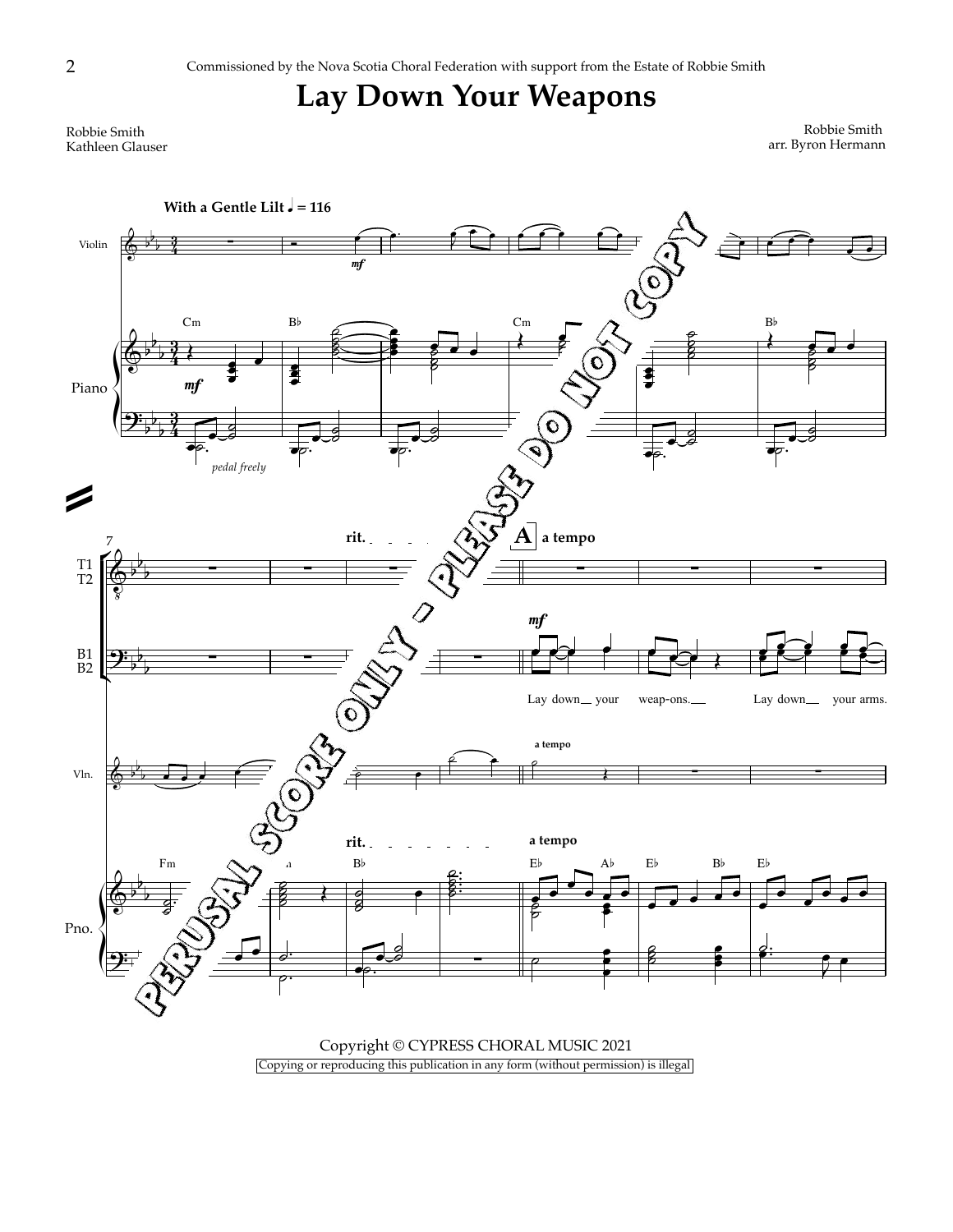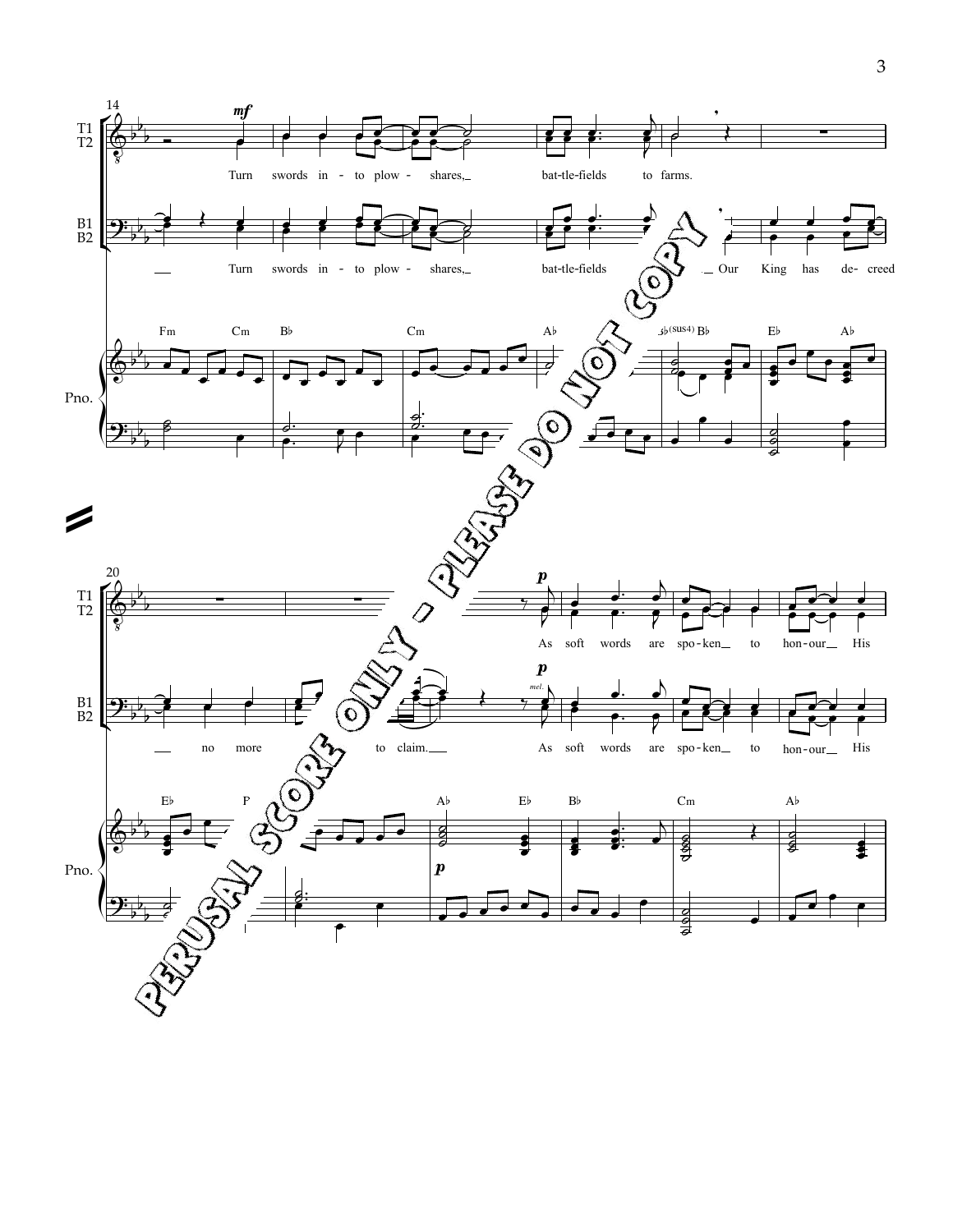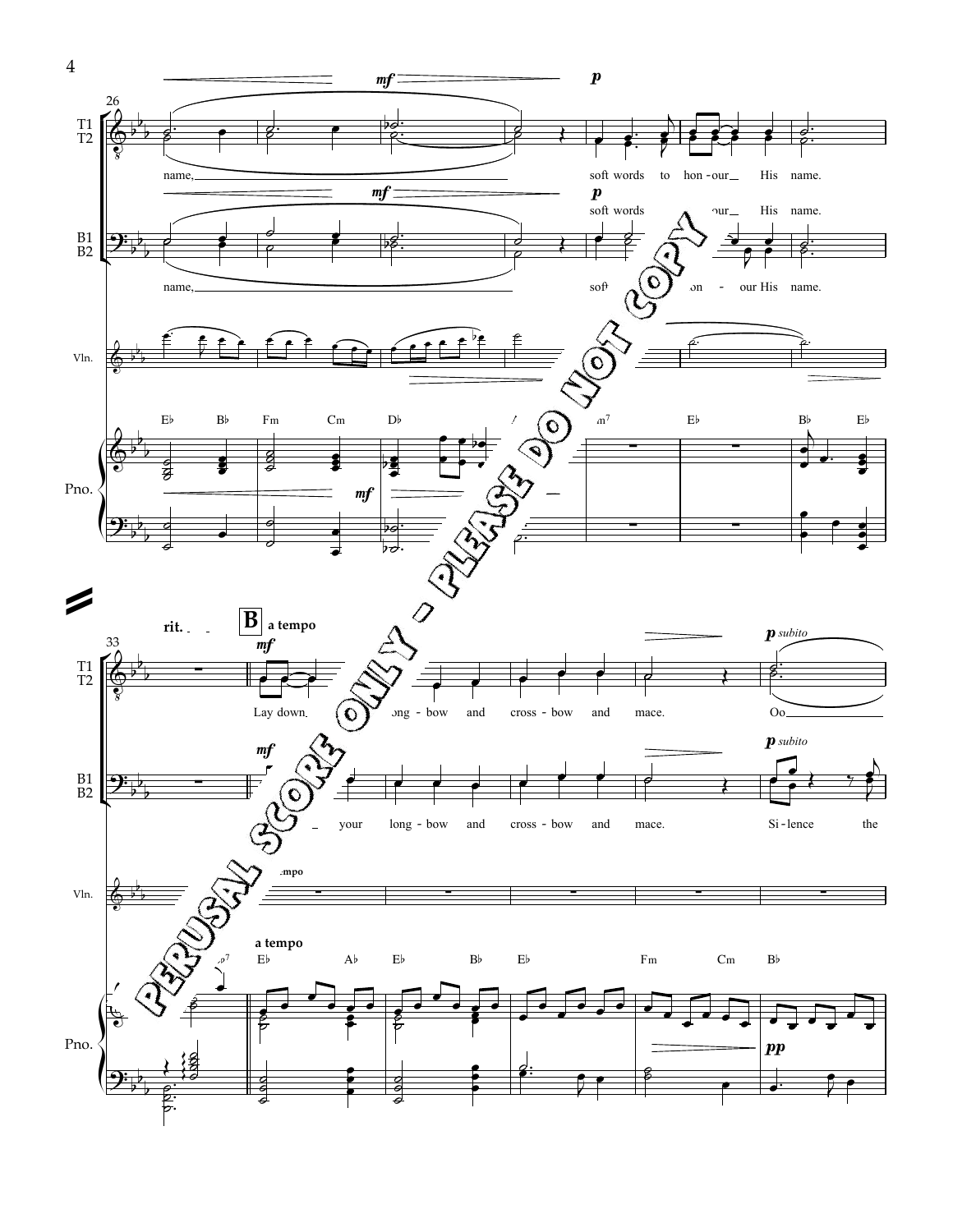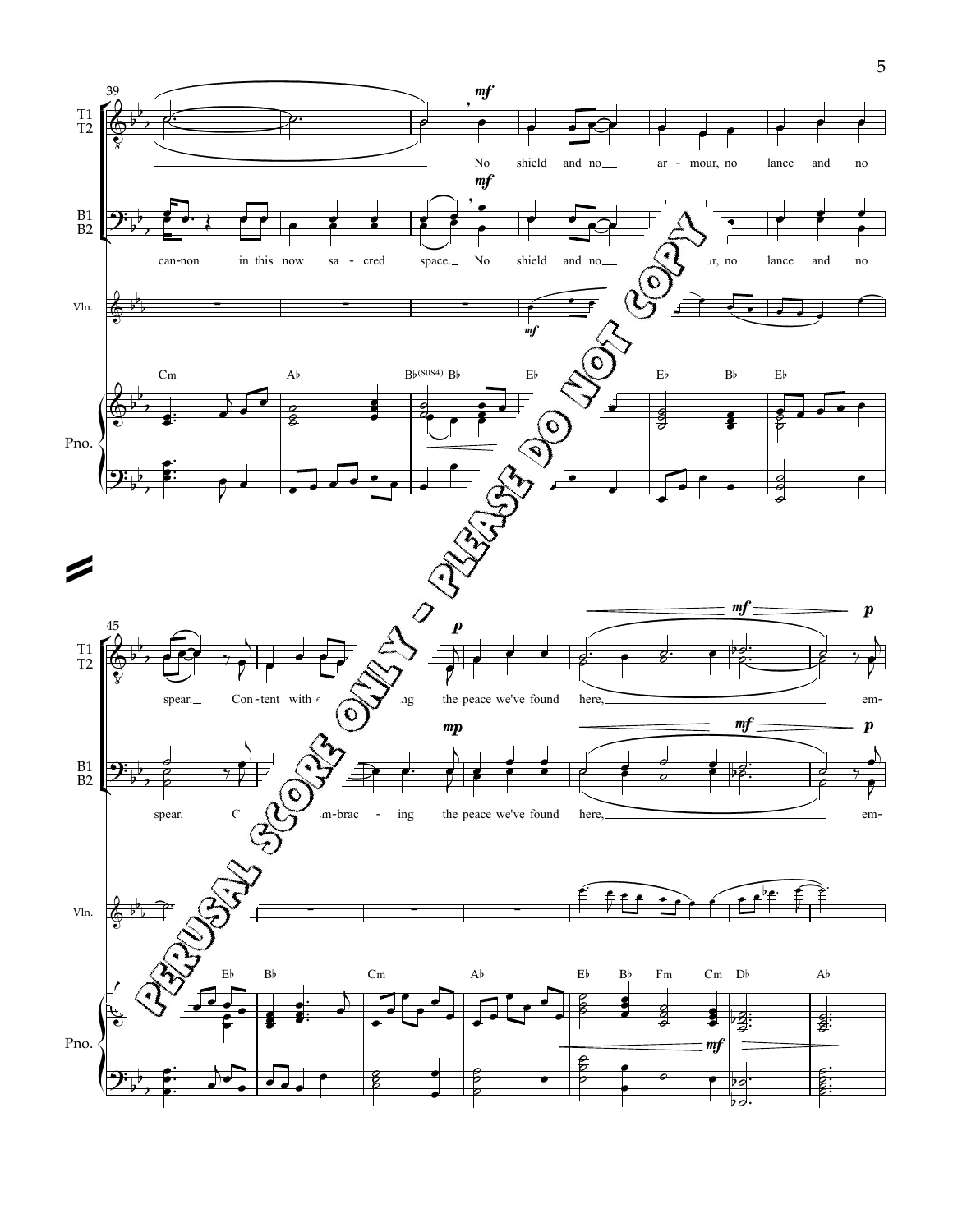

6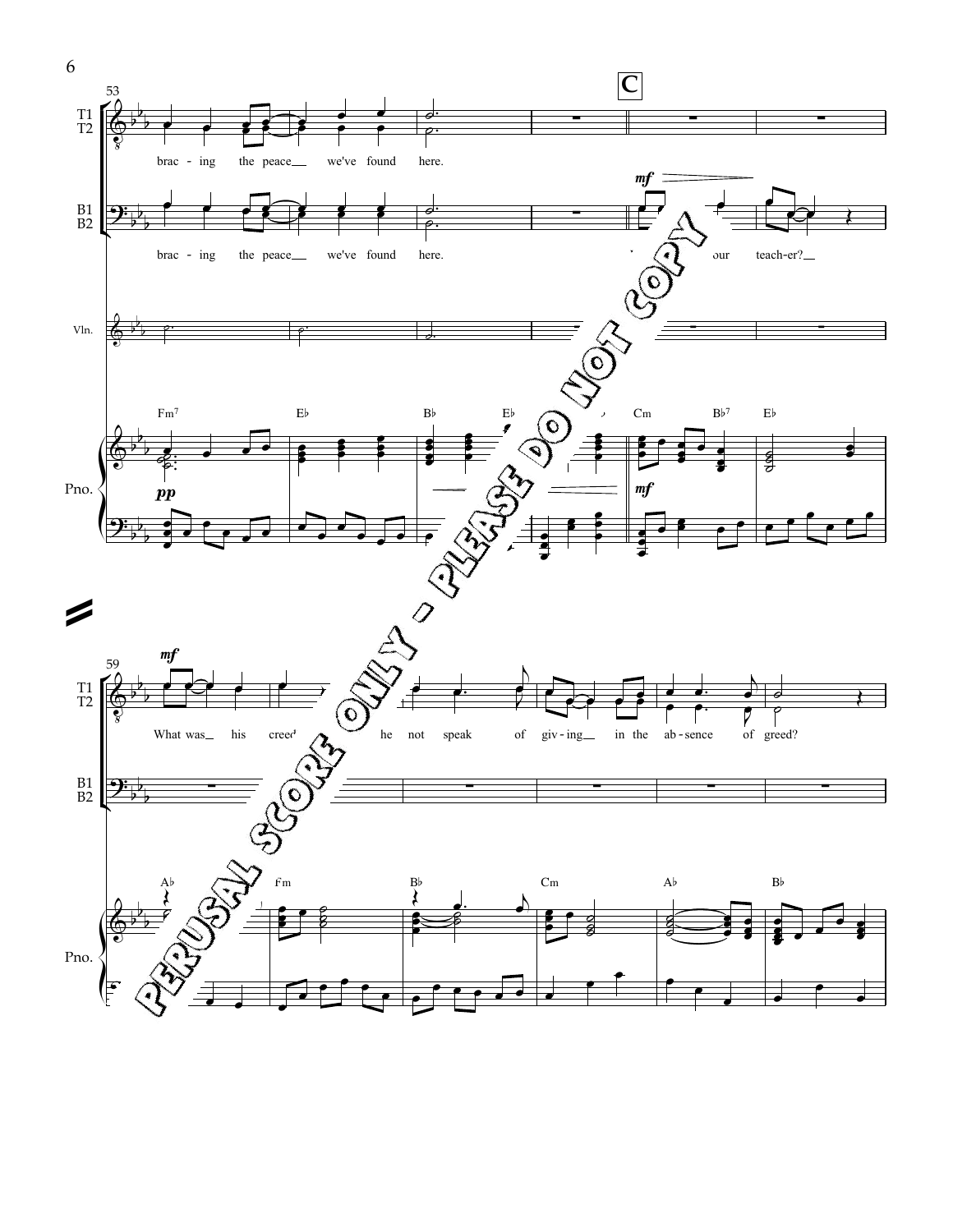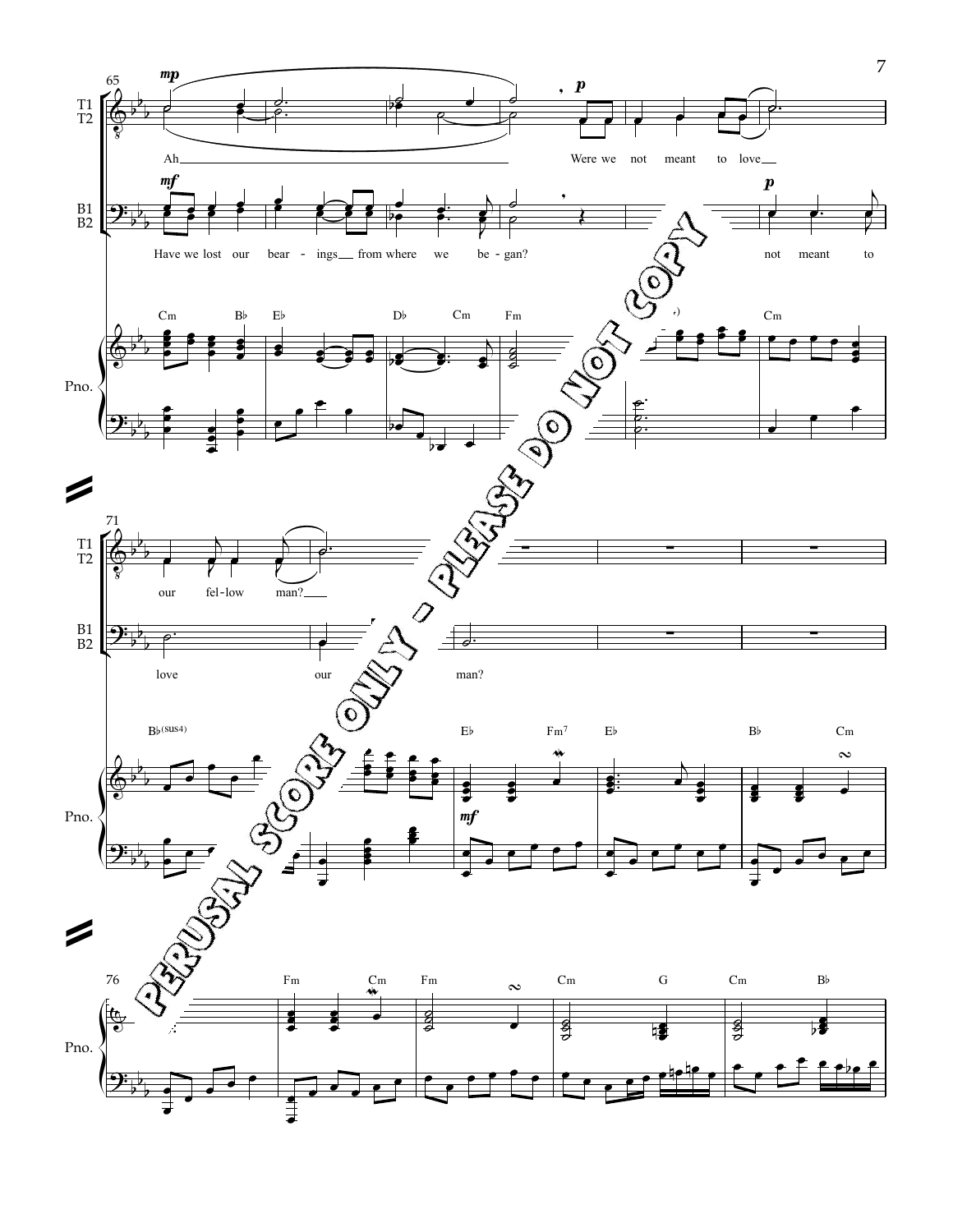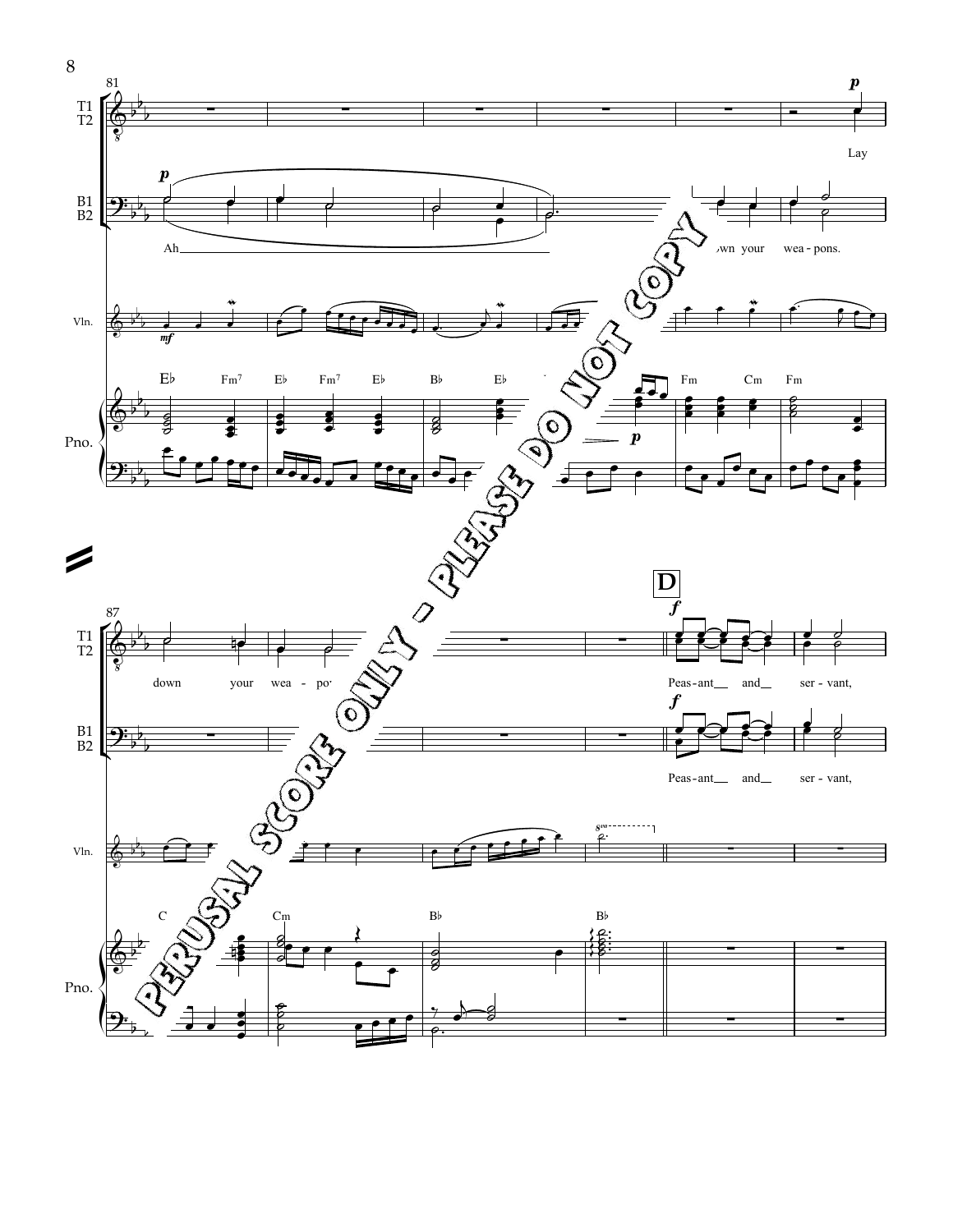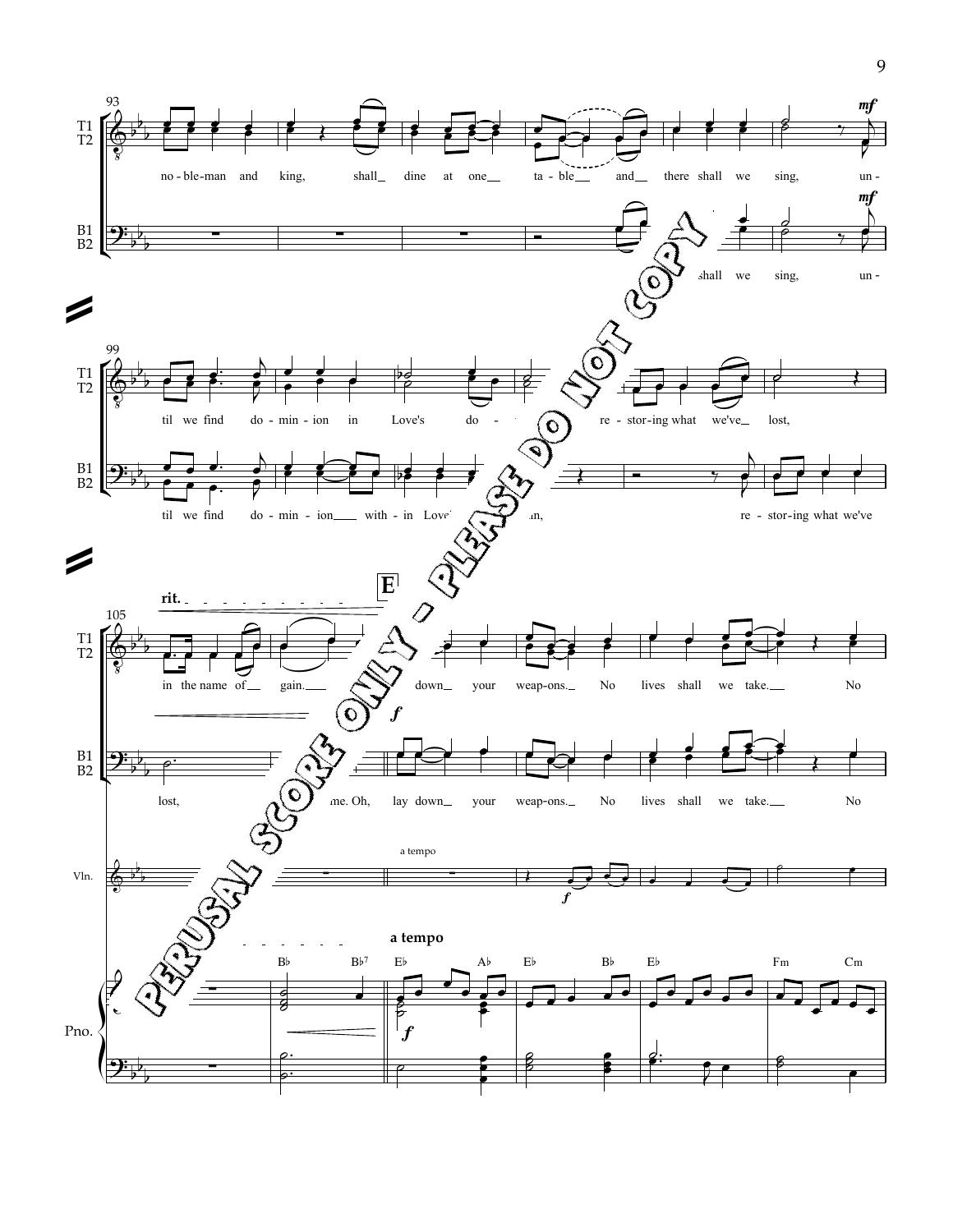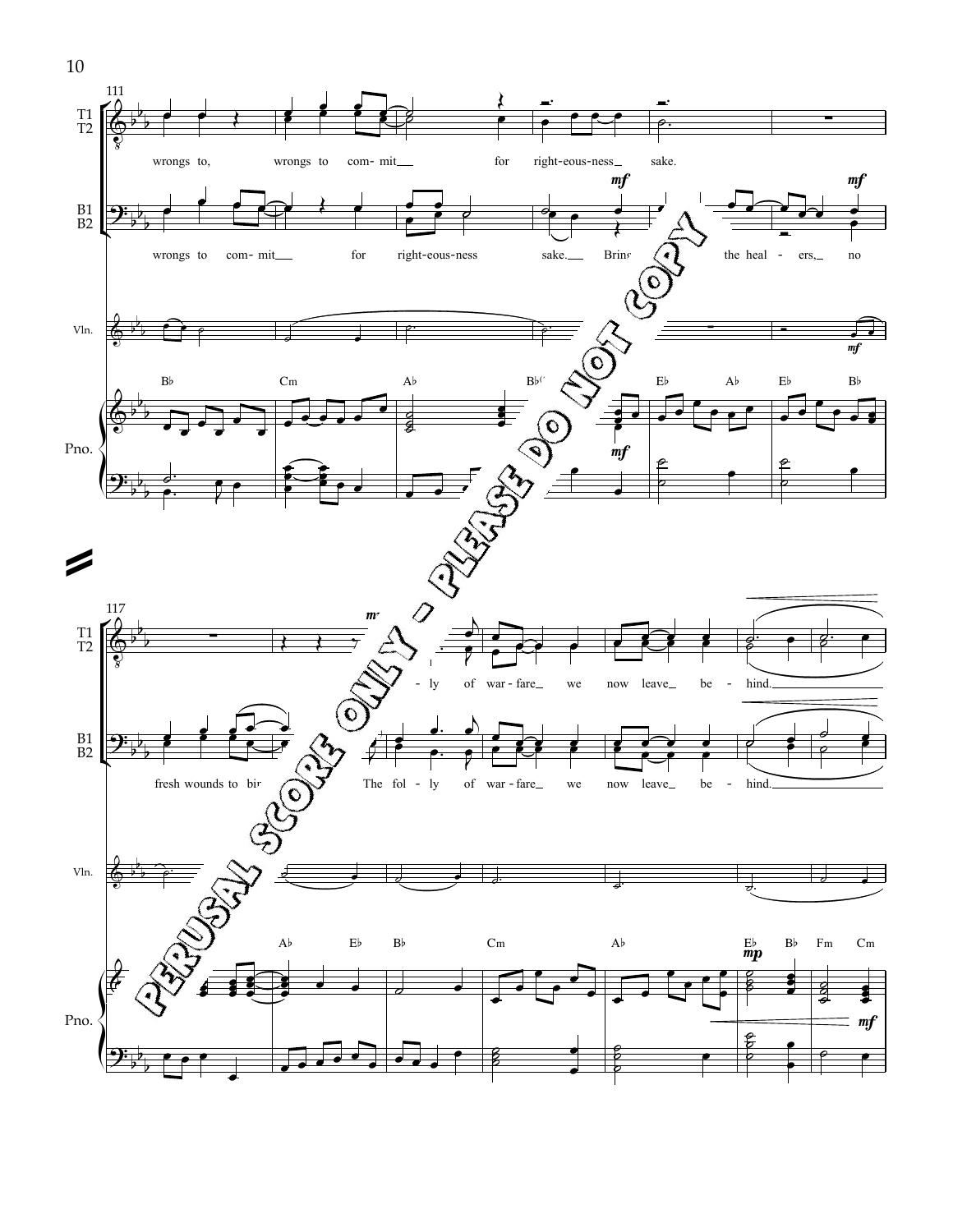![](_page_9_Figure_0.jpeg)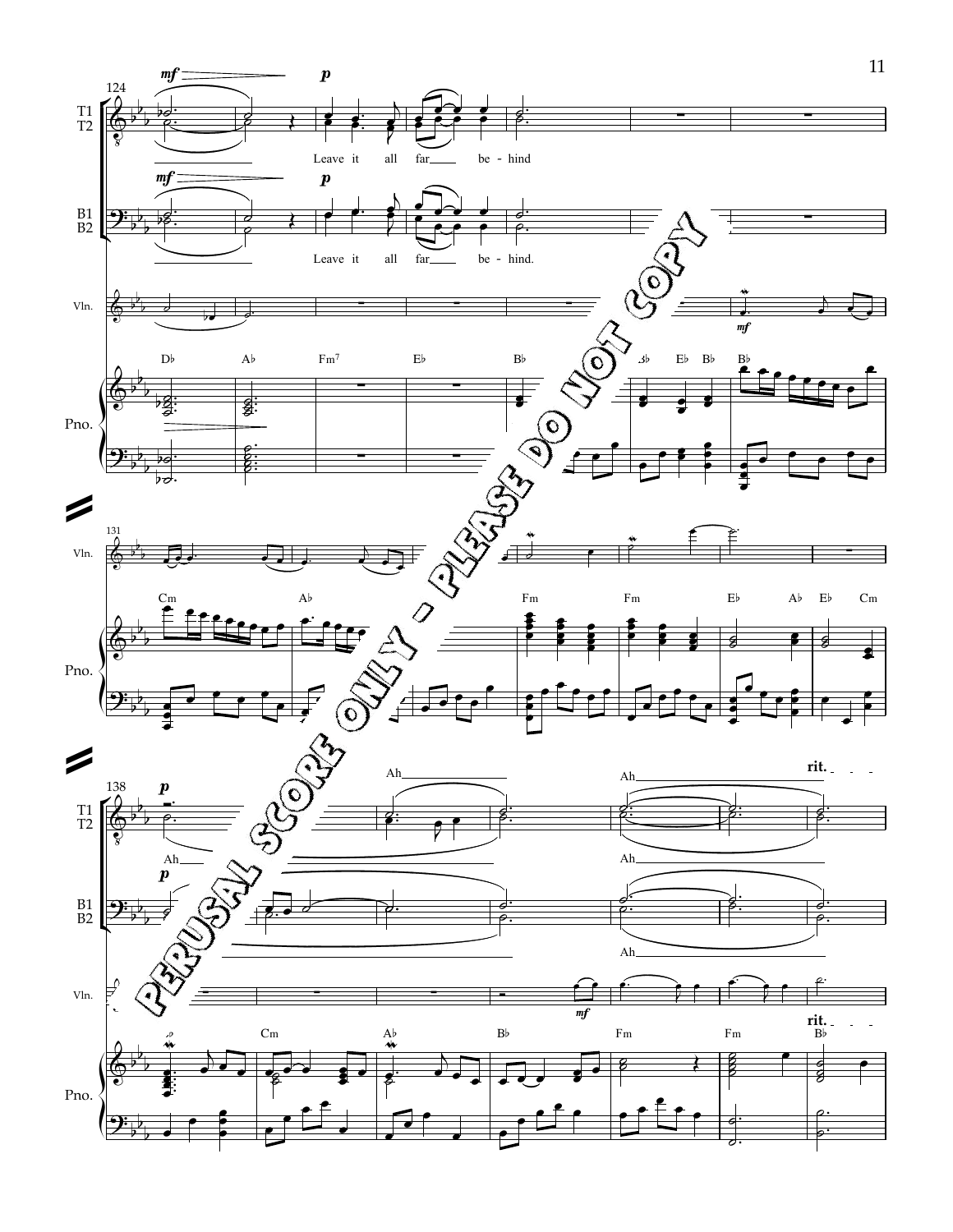![](_page_10_Figure_0.jpeg)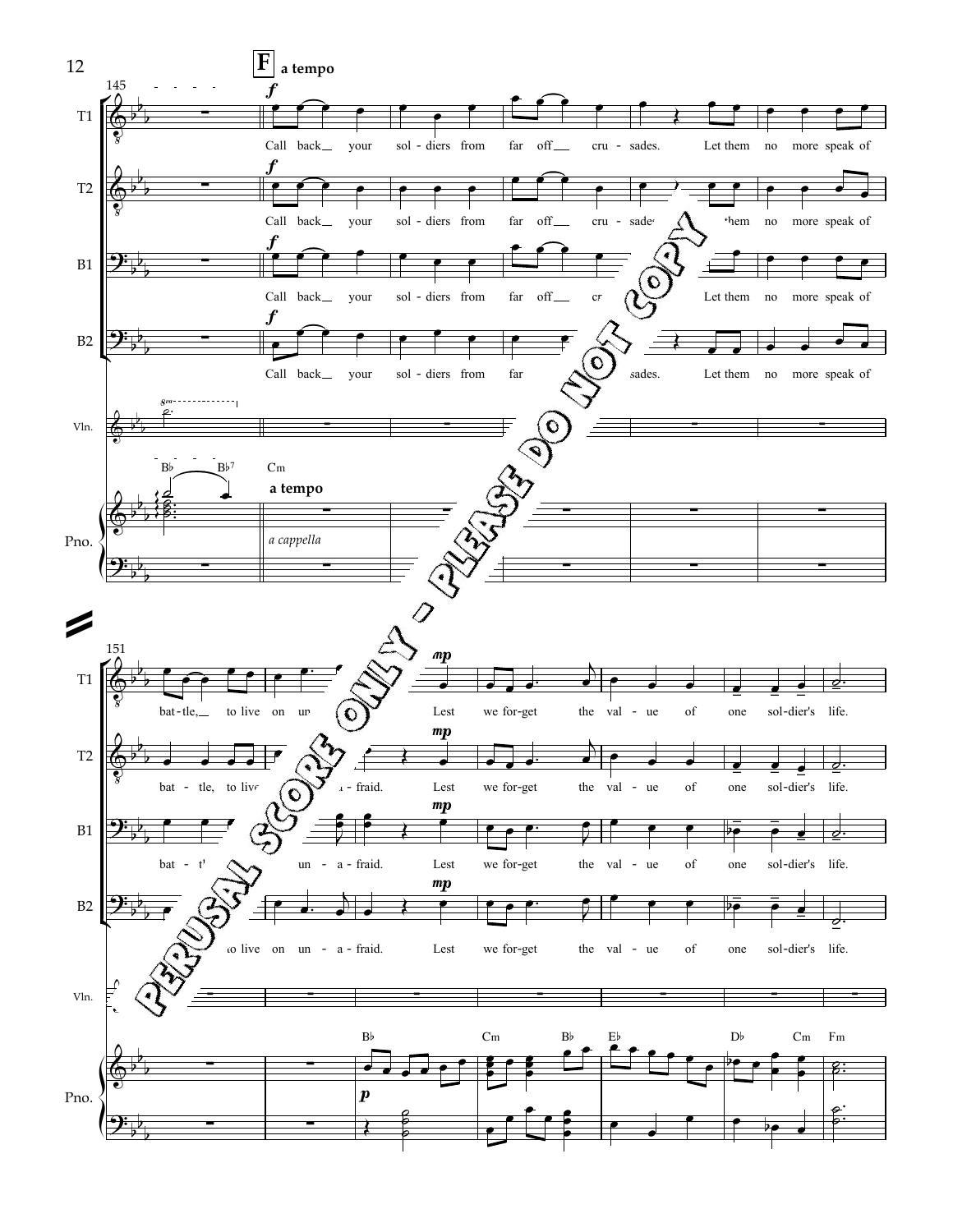![](_page_11_Figure_0.jpeg)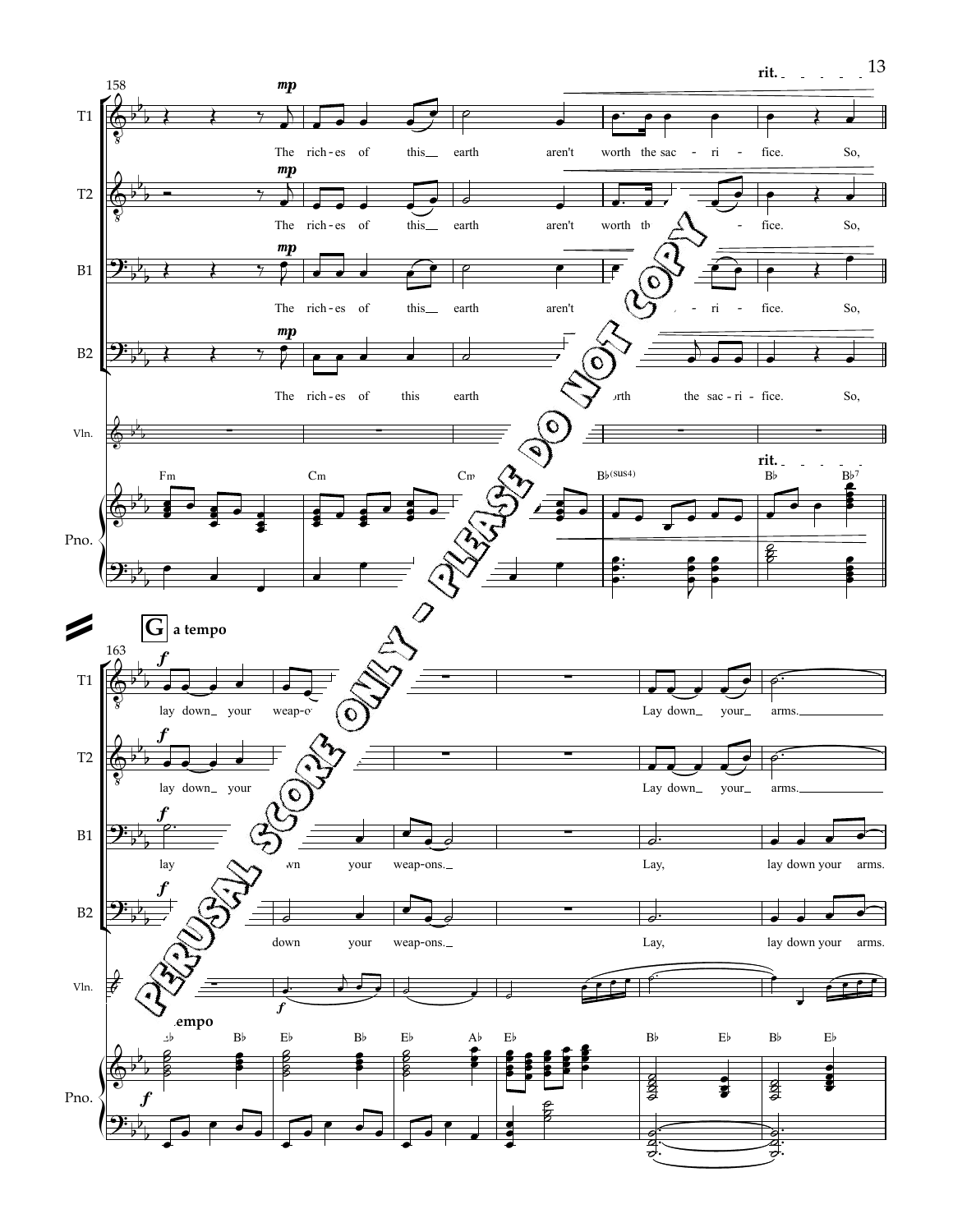![](_page_12_Figure_0.jpeg)